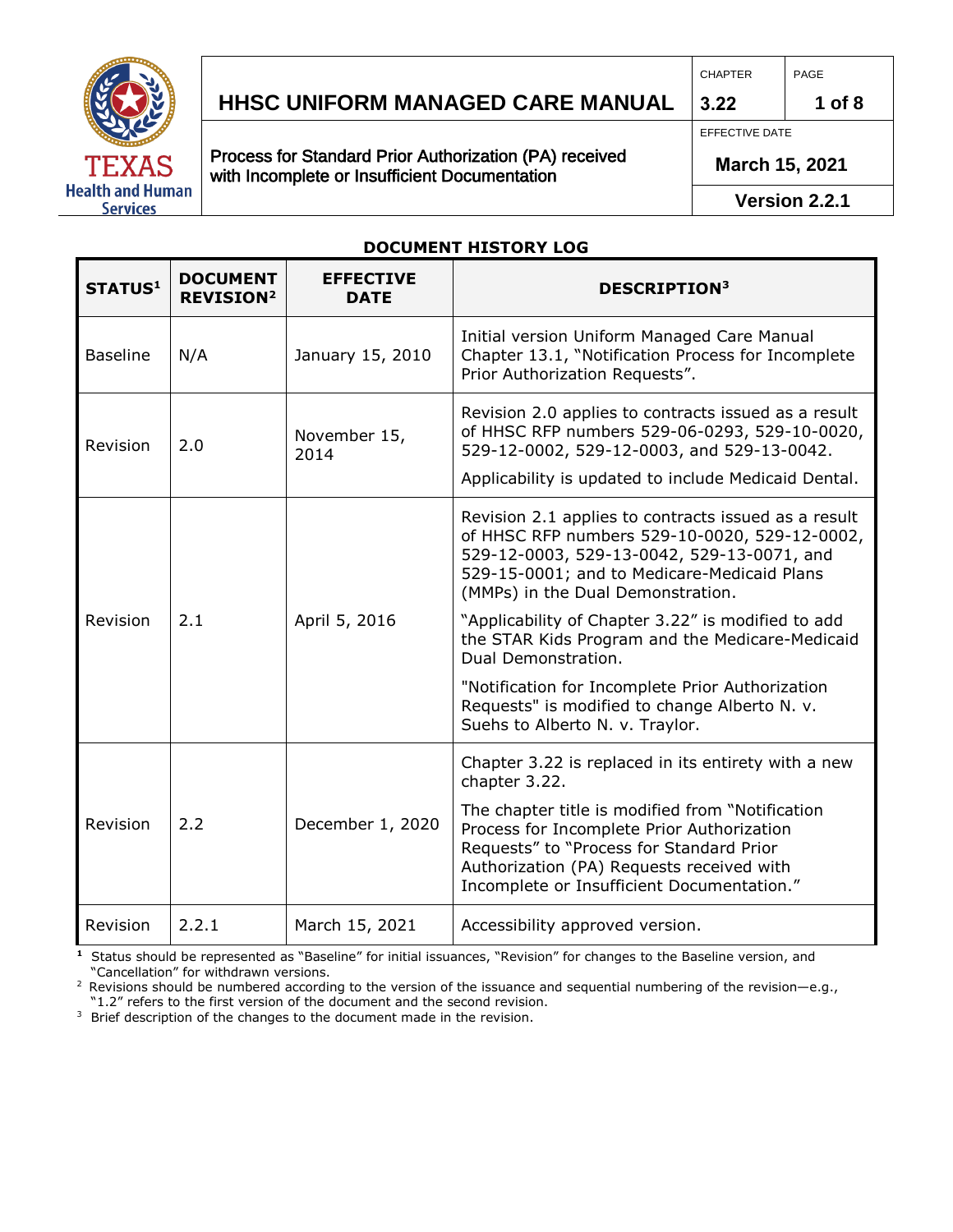

#### **I. Applicability**

This chapter applies to managed care organizations (MCO) participating in the STAR, STAR+PLUS, Medicare-Medicaid Dual Demonstration, STAR Kids, and STAR Health programs, and Dental contractors providing Medicaid dental services to Members through dental health plans. The term "MCO" includes health maintenance organizations (HMOs), exclusive provider organizations (EPOs), insurers, dental contractors, Medicare-Medicaid plans (MMPs), and any other entities licensed or approved by the Texas Department of Insurance. References to "Medicaid" or the "Medicaid Managed Care Program(s)" apply to the STAR, STAR+PLUS, Dual Demonstration, STAR Kids, and STAR Health programs, and the Medicaid dental contractors. The requirements in this chapter apply to all Medicaid programs, except where noted.

#### **II. Definitions**

For purposes of this chapter only, the following terms have the meanings assigned below, unless the context clearly indicates otherwise:

- **A. Complete PA Request** A request for a service that includes all information/documents required to make and establish a medical necessity determination. The prior authorization (PA) requirements to consider a PA request complete are listed on the MCO's website for the requested service.
- **B. Essential Information**  The information required to initiate the PA review process:
	- Member name
	- Member number or Medicaid number
	- Member date of birth
	- Requesting provider name
	- Requesting provider's National Provider Identifier (NPI)
	- Service requested Current Procedural Terminology (CPT), Healthcare Common Procedure Coding System (HCPCS), or Current Dental Terminology (CDT)
	- Service requested start and end date(s)
	- Quantity of service units requested based on the CPT, HCPCS, or CDT requested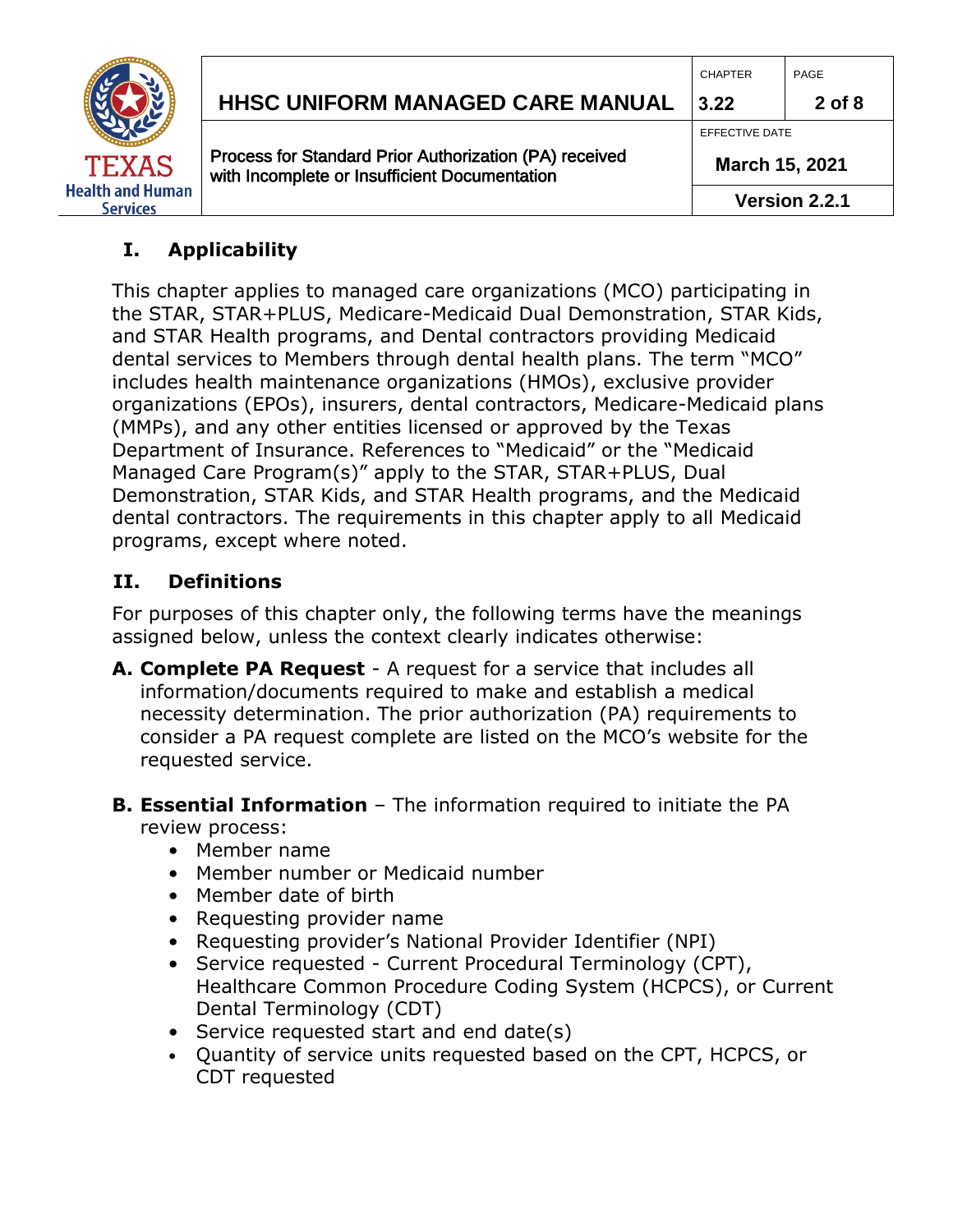

# **HHSC Uniform Managed Care MANUAL HHSC UNIFORM MANAGED CARE MANUAL 3.22 3 of 8**

Process for Standard Prior Authorization (PA) received with Incomplete or Insufficient Documentation

CHAPTER PAGE

EFFECTIVE DATE

**March 15, 2021** 

- **C. Incomplete PA Request** A request for a service that is missing information to establish medical necessity as listed in the PA requirements on the MCO's website.
- **D. Prior Authorization Receive Date** The date the PA request containing complete Essential Information is received by the MCO. This date is considered Business Day zero on the PA timeline.

#### **III. Initiation of the PA Process**

If the PA request has Essential Information, the MCO must begin to process the PA request as described in Article V of this chapter. The MCO must not require additional elements to initiate a PA request process other than those elements listed under the definition of Essential Information.

If Essential Information on a PA request is missing, incorrect, or illegible, the MCO should not enter the request into the system ("shell it") and must not approve or deny the request. The MCO must return the request to the requesting provider with an explanation of why the submitted request was not processed as submitted and include instruction to resubmit the PA request with complete Essential Information.

If a PA request is rejected or returned to the provider because of missing, incorrect, or illegible Essential Information, no PA Receive Date is established. Regardless, the MCO must track how many of these PA request rejections occur.

#### **IV. Prior Authorization Process Compliance**

The MCO is responsible for evaluating the accuracy and completeness of PA requests. HHSC may enforce Contract remedies for identified instances in which a Complete PA Request is provided but the MCO processes the request as an Incomplete PA Request.

If a PA request is missing documentation to determine medical necessity and it will likely result in an Adverse Benefit Determination, the PA request must be limited to the PA requirements listed on the MCO's website on the date the request is received. The MCO must utilize the PA request process described in this chapter to request additional documentation (including documentation required for THSteps-Comprehensive Care Program and Home Health Durable Medical Equipment and Supplies exceptional circumstances requests) that is identified as missing or insufficient to support complete documentation listed on the MCO's website.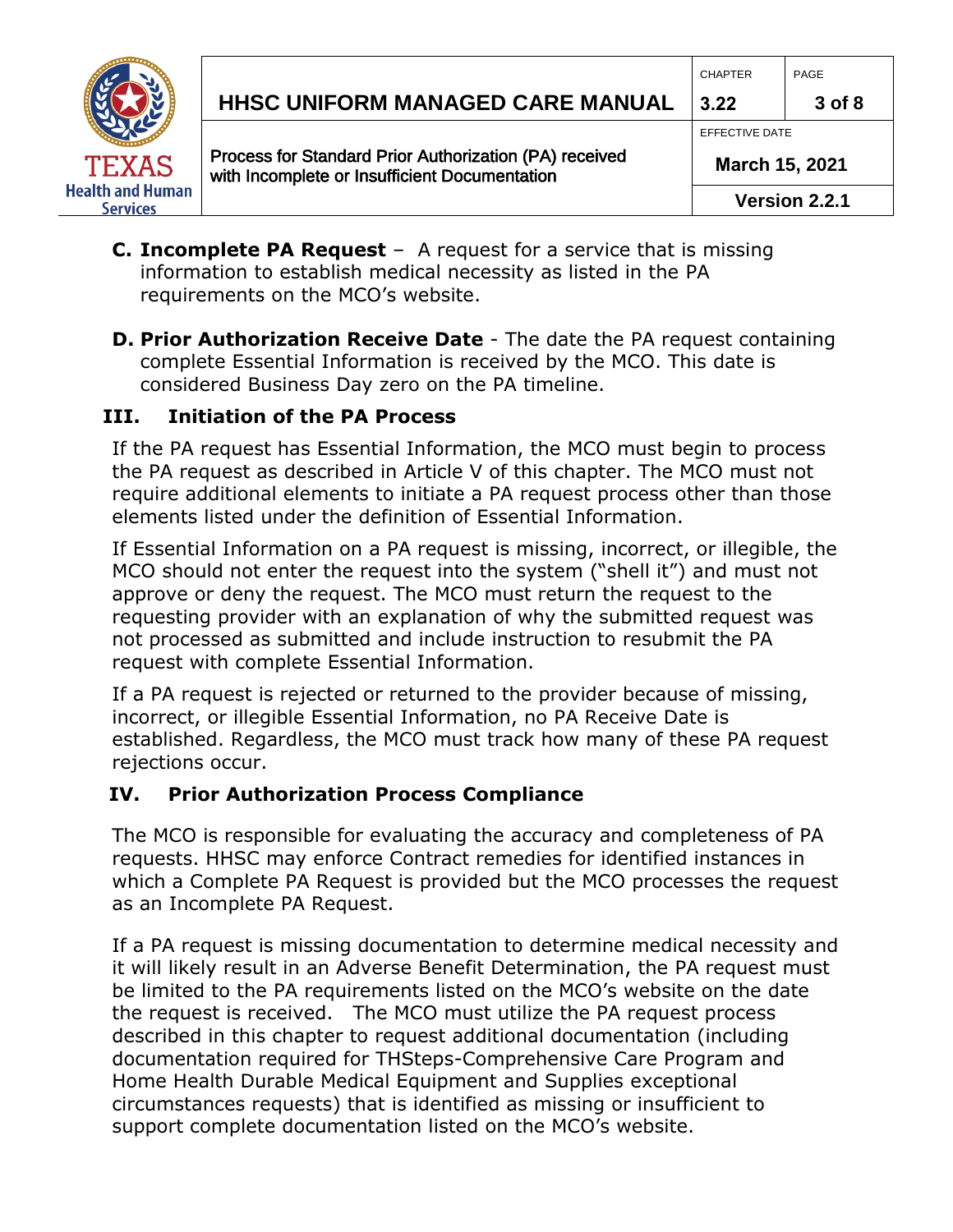

# **HHSC Uniform Managed Care MANUAL HHSC UNIFORM MANAGED CARE MANUAL 3.22 4 of 8**

Process for Standard Prior Authorization (PA) received with Incomplete or Insufficient Documentation

EFFECTIVE DATE

**March 15, 2021** 

**Version 2.2.1**

## **V. Timeframes for Coverage Determinations**

## **A. Complete PA Requests**

For Complete PA Requests, a coverage determination must be made within timeframes listed in the applicable managed care contract (e.g., Uniform Managed Care Contract (UMCC) section 8.1.8 Utilization Management).

### **B. Incomplete PA Requests**

The MCO must issue coverage determinations for Incomplete PA Requests according to the following timelines:

- i. Notify the requesting provider and Member, in writing, of missing information no later than 3 Business Days after the PA Receive Date. Additionally, the MCO is permitted to contact the provider by telephone and obtain the information necessary to resolve the Incomplete PA Request. The MCO's written request for additional information must include the following:
	- a. A statement that the MCO has reviewed the PA request and is unable to make a decision about the requested services without the submission of additional information.
	- b. A clear and specific list and description of missing/incomplete/incorrect information or documentation that must be submitted in order to consider the request complete.
	- c. An applicable timeline for the provider to submit the missing information.
	- d. Information on the manner through which a provider may contact the MCO.

HHSC will permit the MCO's specific list of information to the provider and Member, as identified in this Article, to justify a need for additional time to consider the PA request under two circumstances: (1) if the Member requests an extension, or (2) the MCO shows to the satisfaction of HHSC, and upon HHSC's request, that the additional time for consideration is in the Member's interest. An MCO is not required to preliminarily seek HHSC permission before adopting an extension on an Incomplete PA Request. However, an MCO must document and be able to justify to HHSC, upon request, the need for additional information and how the extension is in the Member's interest.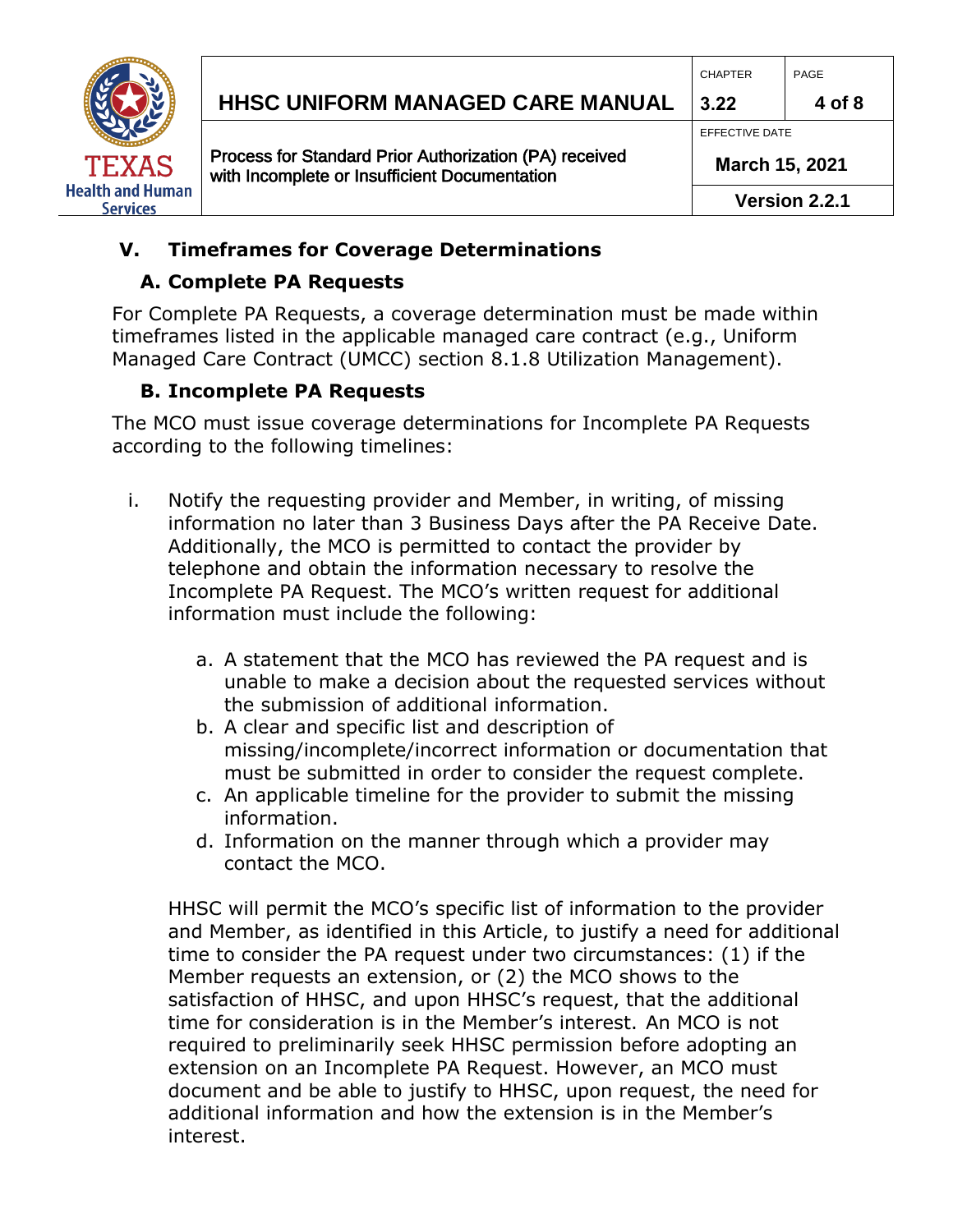

# **HHSC Uniform Managed Care MANUAL HHSC UNIFORM MANAGED CARE MANUAL 3.22 5 of 8**

Process for Standard Prior Authorization (PA) received with Incomplete or Insufficient Documentation

CHAPTER PAGE

EFFECTIVE DATE

**March 15, 2021** 

- ii. If the MCO does not receive the information requested under section V.B.i.b by the end of the 3rd Business Day from the date that the MCO sent notice to the provider and the PA request will to result in an Adverse Benefit Determination, then the MCO must refer the Incomplete PA Request for MCO physician review with all information received with the PA request. This referral must be no later than the 7th Business Day after the PA Receive Date.
- iii. Within 3 Business Days of the referral for MCO physician review, but no later than the 10th Business Day after the PA Receive Date, the MCO must make a final decision on the PA request.

A peer to peer consultation can occur at any time during the PA request process after an MCO physician review. An MCO must offer an opportunity for a peer to peer consultation to the requesting physician no less than one Business day before an Adverse Benefit Determination is issued.

Final determinations must be made within 3 Business Days after the date missing information is provided to an MCO.

If a holiday (e.g., Christmas) will result in the process exceeding the 14 Day time limit, the MCO must adjust the timeline accordingly so that the prior authorization timeline does not exceed the 14 Days.

#### **VI. Other clarifications:**

#### A. Start of Care Date

The "Start of Care" (SOC) date is the date that care is to begin as listed on the PA request form. Exceptions to this SOC date may include PA requests for home health skilled nursing, aide services, private duty nursing (PDN), physical therapy, occupational therapy, and speech therapy services. These services may require that the provider assess the Member and initiate care prior to submitting a PA request. For example, PDN Providers must obtain PA within three Business Days of the SOC date for services that have not been prior authorized previously. During the PA process, Providers are required to deliver the requested services from the SOC date. The SOC date is the date agreed to by the physician, the PDN Provider, and the Member or responsible adult and indicated on the submitted plan of care (POC) as the SOC date. The requested SOC date must be honored by the MCO when a Provider is able to submit additional information sufficient to classify a request as complete within the timeline detailed in Section V of this chapter and the MCO has determined that requested services meet medical necessity from the SOC date.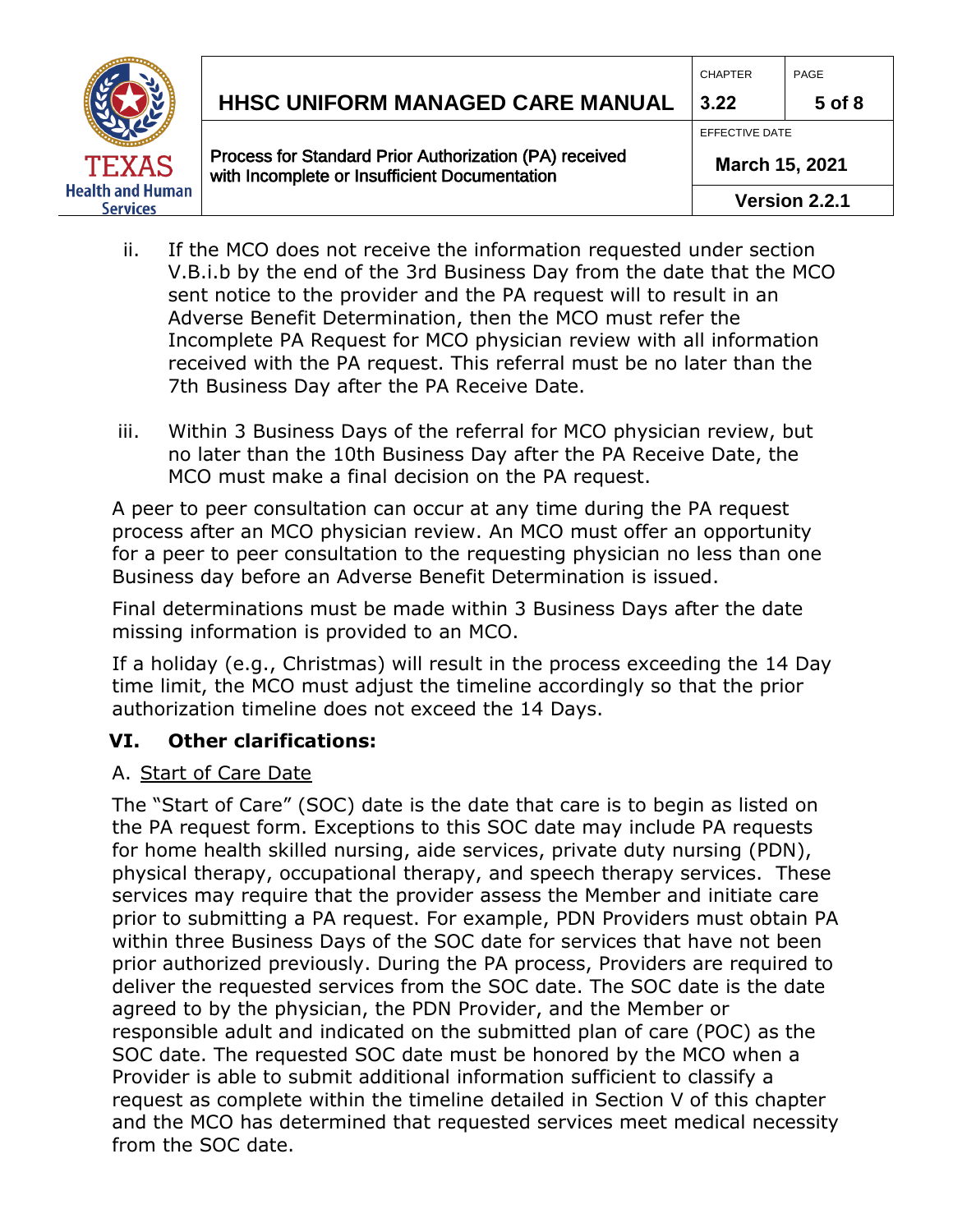

# **HHSC Uniform Managed Care MANUAL HHSC UNIFORM MANAGED CARE MANUAL 3.22 6 of 8**

Process for Standard Prior Authorization (PA) received with Incomplete or Insufficient Documentation

EFFECTIVE DATE

**March 15, 2021** 

#### B. Peer to Peer Consultations and Reasonable Opportunity

In accordance with Texas Government Code § 533.00284, the MCO must follow the established timeframes set forth in this chapter to provide the requesting physician with a reasonable opportunity to discuss the Member's treatment plan with a physician who is contracted by the MCO and who practices in the same or similar specialty, but not necessarily the same subspecialty, and has experience in treating the same category of population as the Member on whose behalf the request is submitted.

A peer to peer consultation is between a MCO Medical Director and the requesting physician for a specified service. An MCO Medical Director is permitted to determine that his/her clinical knowledge or experience is insufficient to accurately render a decision on a PA request. In this case, standard of care indicates that the MCO must seek and document, by an acceptable method of its design, additional information from reference material, from the expertise of another physician associated with the MCO, or by employing an outside organization.

The MCO must document the time, date, name, and credentials of the individual consulted on a PA request and the substance of any verbal communication between the individual consulted and MCO.

A person may not review Health Care Services or make Adverse Benefit Determination or changes to a PA request if he or she, or a member of his or her family –

- 1. Participated in developing or executing the Member's treatment plan;
- 2. Is a part of the Member's family;
- 3. Is a governing body member, officer, partner, 5 percent or more owner, or managing employee in the health care organization where the services were or are to be furnished; or
- 4. A member of a reviewer's family is a spouse (other than a spouse who is legally separated under a decree of divorce or separate maintenance), child (including a legally adopted child), grandchild, parent, or grandparent.

#### C. Relating to Grievances, Fair Hearing Rights and Appeal Timelines

The process and timelines set forth in Article V of this chapter do not affect:

(1) any related timeline, including the timeline for MCO Internal Appeal, a State Fair Hearing, or a review conducted by an External Medical Reviewer; (2) any rights of a Member to appeal a determination made on a PA request.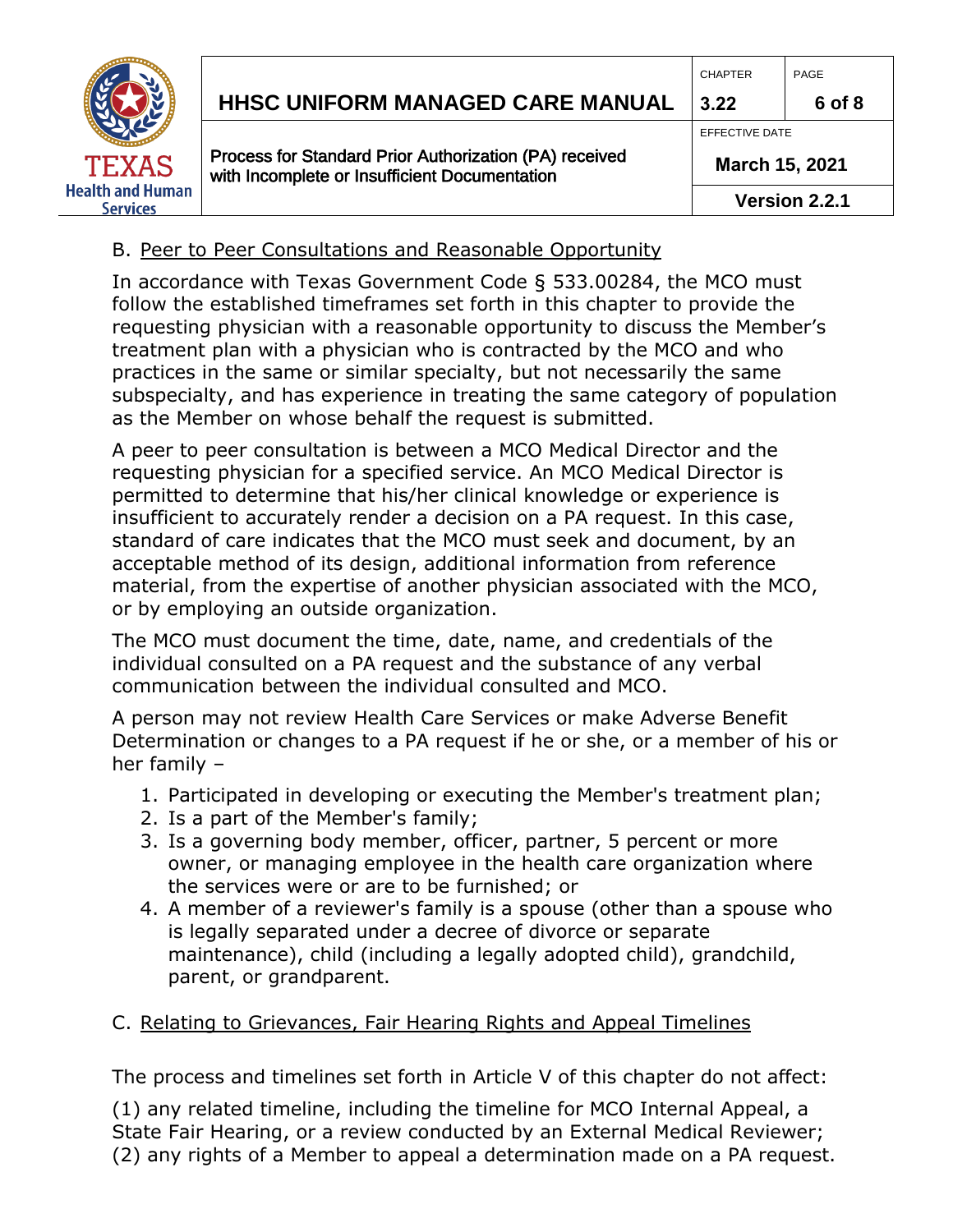

# **HHSC Uniform Managed Care MANUAL HHSC UNIFORM MANAGED CARE MANUAL 3.22 7 of 8**

Process for Standard Prior Authorization (PA) received with Incomplete or Insufficient Documentation

EFFECTIVE DATE

**March 15, 2021** 

#### D. Communication and Notices

i. Provider Notifications:

After the MCO determines that a PA request is incomplete, it must use at least one of the following modes of communication to contact the provider: fax, electronic communication via secure provider portal, or postal mail.

The MCO will not be required to mail notices to the provider if notice is sent by fax or electronic communication via secure provider portal. A date and time stamp must be properly documented by the MCO if notice is sent by fax or electronic communication via secure provider portal. Additionally, the MCO is permitted to contact the provider by telephone. If the MCO obtains the information necessary to complete the PA request during the phone call, the MCO must document the time, date, credentials, and name of the individual consulted during the phone call, and the substance of their verbal communication. All clinical information must be received from a licensed physician, or other appropriately licensed and credentialed medical personnel.

The MCO must send a written notice of final determination no later than the next Business Day after a determination is made on a PA request. This final notice must be dated the day the notice is sent. HHSC recognizes written notice may be delivered by fax, mail or through an electronic communication via a secure provider portal.

ii. Member Notifications:

The MCO must allow Members to choose a preferred method for receiving PA request notices to the extent practicable using existing resources, and provide Members notice through their preferred methods. If a Member does not choose a preferred method, HHSC requires the MCO send notices via mail.

In addition to the requirements discussed above, the MCO must follow UMCM Chapter 3.21 relating to MCO notices of action requirements.

#### E. STAR Health Members

If, after all new information is reviewed, the PA request is still missing necessary documentation to process the request, the MCO must follow the process detailed in Section V of this chapter and also request all available and necessary information by contacting the Member or the Member's medical consenter as primary contacts. If the MCO is unable to reach a